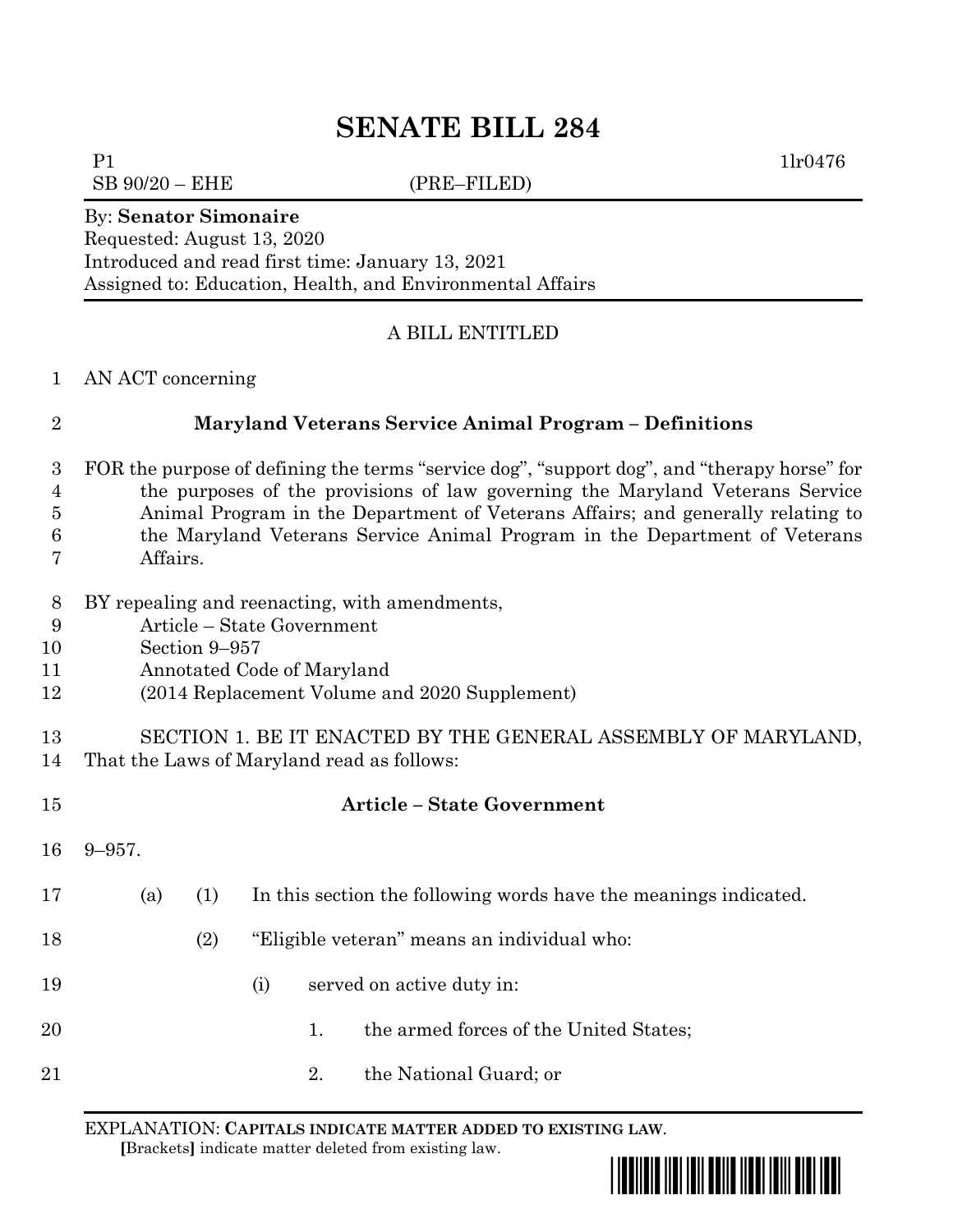```
2 SENATE BILL 284
```

| $\mathbf{1}$<br>$\overline{2}$   | States;                                                                                                                                                                                                                                    |       | 3.  | a reserve component of the armed forces of the United                                                                                 |  |
|----------------------------------|--------------------------------------------------------------------------------------------------------------------------------------------------------------------------------------------------------------------------------------------|-------|-----|---------------------------------------------------------------------------------------------------------------------------------------|--|
| $\boldsymbol{3}$                 |                                                                                                                                                                                                                                            | (ii)  |     | served in a capacity other than for training;                                                                                         |  |
| $\overline{4}$<br>$\overline{5}$ | dishonorable; and                                                                                                                                                                                                                          | (iii) | was | discharged or released under conditions other than                                                                                    |  |
| $6\phantom{.}6$                  |                                                                                                                                                                                                                                            | (iv)  | 1.  | is a resident of the State; or                                                                                                        |  |
| 7<br>8                           |                                                                                                                                                                                                                                            |       | 2.  | receives treatment or care from a U.S. Department of<br>Veterans Affairs or U.S. Department of Defense medical facility in the State. |  |
| 9<br>10                          | (3)<br>"Fund" means the Maryland Veterans Service Animal Program Fund<br>established under subsection (f) of this section.                                                                                                                 |       |     |                                                                                                                                       |  |
| 11<br>12                         | (4)<br>other legal entity that:                                                                                                                                                                                                            |       |     | "Nonprofit training entity" means a corporation, a foundation, or any                                                                 |  |
| 13                               |                                                                                                                                                                                                                                            | (i)   |     | is qualified under $\S 501(c)(3)$ of the Internal Revenue Code;                                                                       |  |
| 14<br>15                         | use by veterans; or                                                                                                                                                                                                                        | (ii)  | 1.  | engages in the training of service dogs or support dogs for                                                                           |  |
| 16<br>17                         | and                                                                                                                                                                                                                                        |       | 2.  | uses trained therapy horses for interaction with veterans;                                                                            |  |
| 18<br>19                         | this section.                                                                                                                                                                                                                              | (iii) |     | has been selected by the Department to provide services under                                                                         |  |
| 20<br>21                         | (5)<br>established under subsection (b) of this section.                                                                                                                                                                                   |       |     | "Program" means the Maryland Veterans Service Animal Program                                                                          |  |
| 22<br>23                         | (6)<br>the Program.                                                                                                                                                                                                                        |       |     | "Program participant" means an eligible veteran who participates in                                                                   |  |
| 24<br>25<br>26<br>27             | "SERVICE DOG" MEANS A DOG THAT IS INDIVIDUALLY TRAINED TO<br>(7)<br>DO WORK OR PERFORM TASKS FOR THE BENEFIT OF AN INDIVIDUAL WITH A<br>DISABILITY, INCLUDING PHYSICAL, SENSORY, PSYCHIATRIC, INTELLECTUAL, OR<br>OTHER MENTAL DISABILITY. |       |     |                                                                                                                                       |  |
| 28<br>29<br>30                   | "Successful Program participant" means a Program participant who<br>(8)<br>successfully completes the training or therapy protocol specified by a nonprofit training<br>entity.                                                            |       |     |                                                                                                                                       |  |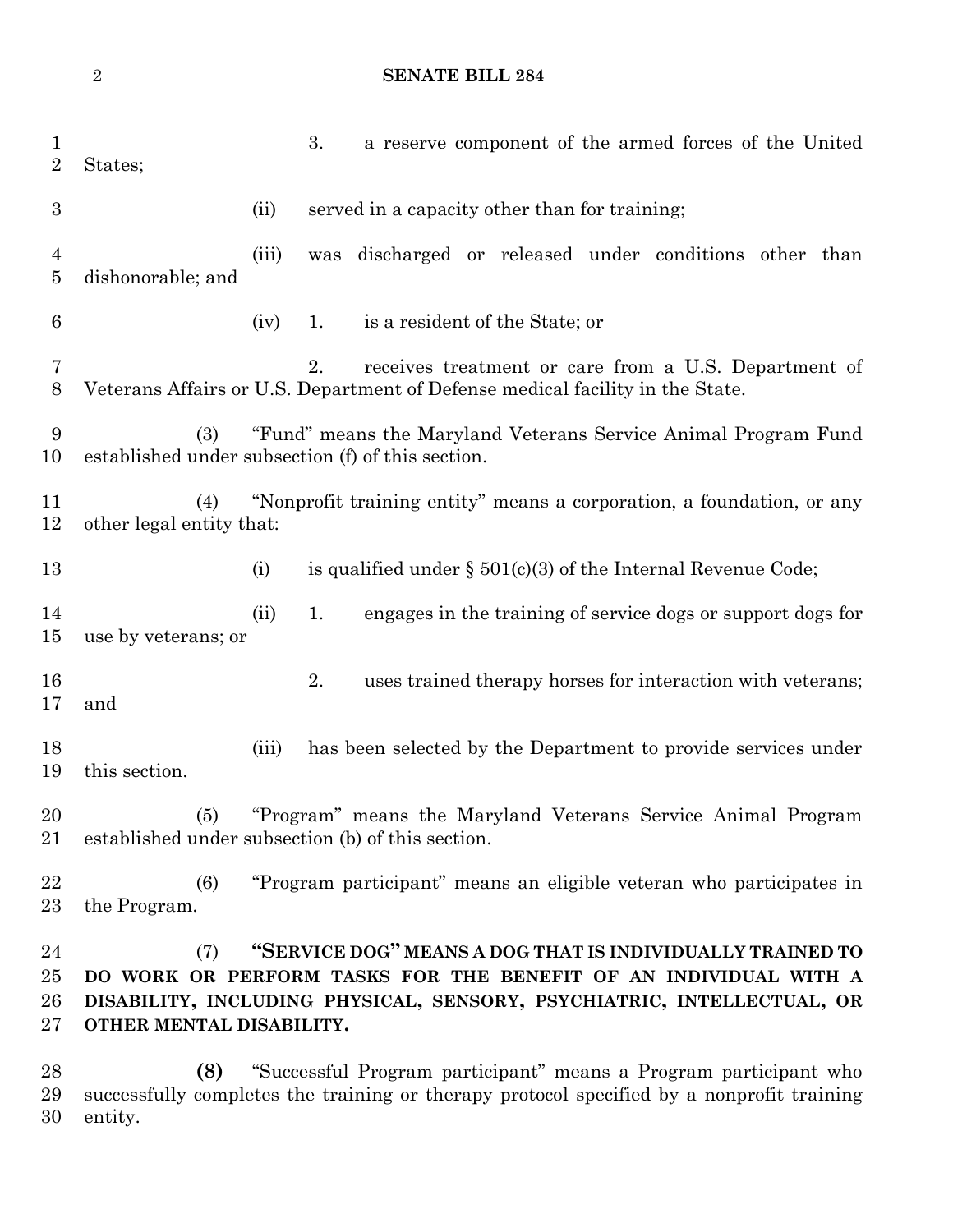**(9) "SUPPORT DOG" MEANS A DOG THAT SERVES AS AN EMOTIONAL SUPPORT OR THERAPY ANIMAL THAT A MEDICAL PROFESSIONAL, WITHIN THE MEDICAL PROFESSIONAL'S SCOPE OF PRACTICE, HAS DETERMINED PROVIDES BENEFIT FOR AN INDIVIDUAL WITH A SENSORY, PSYCHIATRIC, INTELLECTUAL, OR OTHER MENTAL DISABILITY.**

 **(10) "THERAPY HORSE" INCLUDES A HORSE DETERMINED APPROPRIATE FOR INTERACTIONS WITH VETERANS BY A STABLE LICENSED BY THE STATE THAT:**

 **(I) IS A PROFESSIONAL ASSOCIATION OF THERAPEUTIC HORSEMANSHIP, INTERNATIONAL (PATH, INTL.) PREMIER ACCREDITED MEMBER CENTER; OR**

 **(II) HAS EQUINE ASSISTED GROWTH AND LEARNING ASSOCIATION (EAGALA) CERTIFIED PROFESSIONALS WHO PROVIDE SERVICES TO VETERANS.**

- (b) There is a Maryland Veterans Service Animal Program in the Department.
- (c) The purposes of the Program are to:

 (1) refer eligible veterans who inquire about participation in the Program to one or more nonprofit training entities;

- (2) provide additional funding mechanisms to assist veterans participating in the Program;
- (3) encourage successful Program participants to assist in outreach and referral of other eligible veterans who could benefit from participation in the Program;
- 
- (4) assist in the reduction of the Maryland veteran suicide rate; and

 (5) identify potential capital projects and services to facilitate more services for veterans in the State.

- 
- 26 (d) (1) The Department shall select at least one nonprofit training entity to:

 (i) implement a training or therapy protocol for the purposes of the Program that will teach each Program participant methodologies, strategies, and techniques for:

- 1. partnering with service dogs or support dogs; or
- 2. interacting with therapy horses;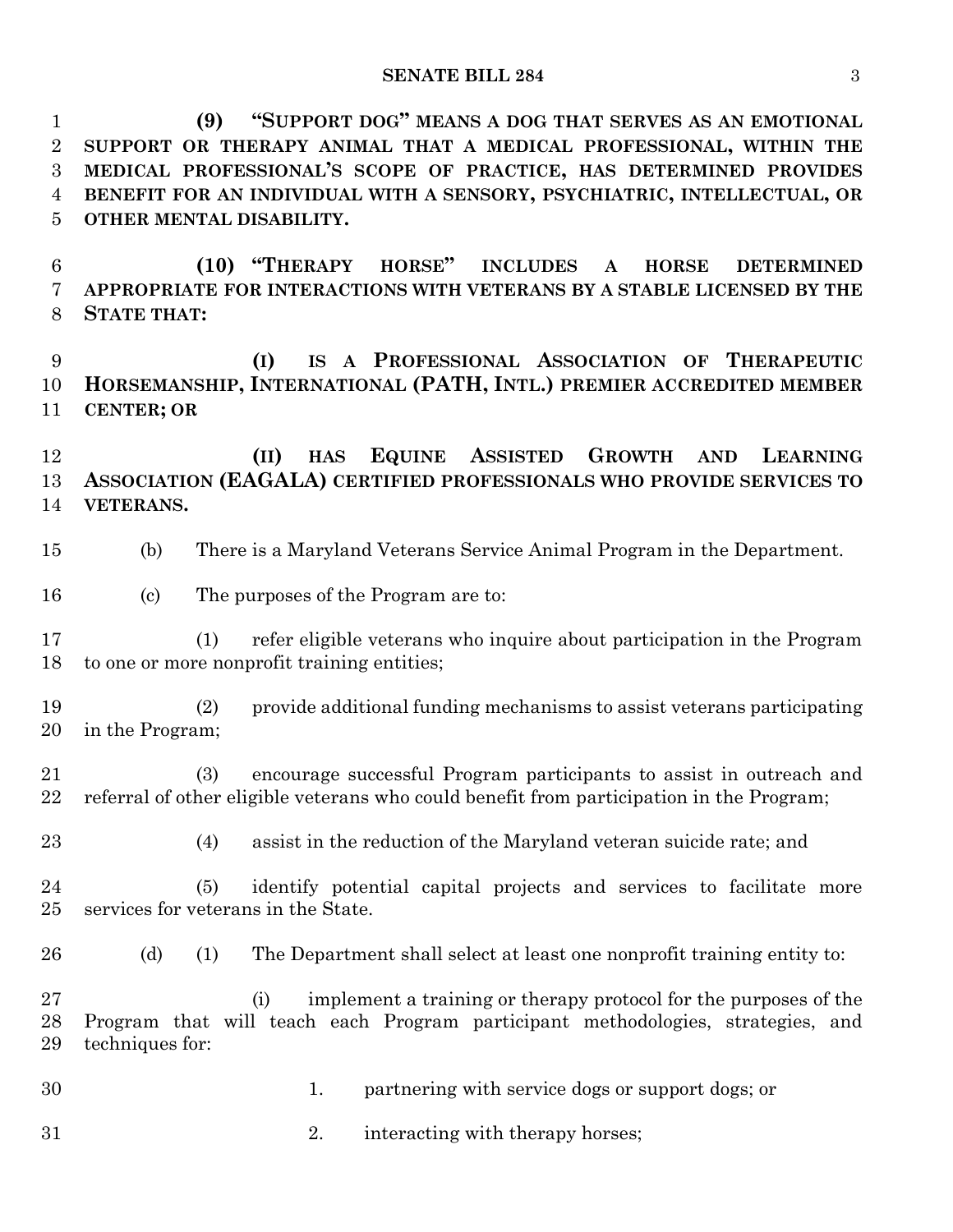### **SENATE BILL 284**

| 1<br>$\overline{2}$   |                                                                                                                                                                                                                                                                            | select qualified Program participants from those eligible<br>(ii)<br>veterans referred to the nonprofit entity under the Program;                                                                               |  |  |  |  |  |  |
|-----------------------|----------------------------------------------------------------------------------------------------------------------------------------------------------------------------------------------------------------------------------------------------------------------------|-----------------------------------------------------------------------------------------------------------------------------------------------------------------------------------------------------------------|--|--|--|--|--|--|
| $\boldsymbol{3}$<br>4 |                                                                                                                                                                                                                                                                            | select an appropriate service dog, support dog, or therapy horse,<br>(iii)<br>as applicable, for each Program participant;                                                                                      |  |  |  |  |  |  |
| $\overline{5}$<br>6   |                                                                                                                                                                                                                                                                            | facilitate each Program participant's training or therapy using<br>(iv)<br>the nonprofit training entity's training or therapy protocol; and                                                                    |  |  |  |  |  |  |
| 7<br>8<br>9<br>10     | unless the nonprofit training entity uses trained therapy horses,<br>(v)<br>partner each successful Program participant with the service dog or support dog on the<br>Program participant's successful completion of the nonprofit training entity's training<br>protocol. |                                                                                                                                                                                                                 |  |  |  |  |  |  |
| 11<br>12              | (2)<br>nonprofit entity must:                                                                                                                                                                                                                                              | To be eligible for selection under paragraph (1) of this subsection, a                                                                                                                                          |  |  |  |  |  |  |
| 13                    |                                                                                                                                                                                                                                                                            | be based in the State;<br>(i)                                                                                                                                                                                   |  |  |  |  |  |  |
| 14                    |                                                                                                                                                                                                                                                                            | serve the needs of the veteran population in the State; and<br>(ii)                                                                                                                                             |  |  |  |  |  |  |
| 15<br>16              |                                                                                                                                                                                                                                                                            | generate its own revenue and reinvest the proceeds of that<br>(iii)<br>revenue in the growth and development of its programs.                                                                                   |  |  |  |  |  |  |
| 17<br>18<br>19        | (1)<br>(e)                                                                                                                                                                                                                                                                 | A nonprofit training entity may disqualify a Program participant from<br>participation in the Program if the nonprofit training entity determines that the Program<br>participant's involvement in the Program: |  |  |  |  |  |  |
| 20<br>21              | physical well-being;                                                                                                                                                                                                                                                       | presents a danger to the Program participant's mental or<br>(i)                                                                                                                                                 |  |  |  |  |  |  |
| 22<br>23              | or property;                                                                                                                                                                                                                                                               | has caused or may potentially cause harm to others, an animal,<br>(ii)                                                                                                                                          |  |  |  |  |  |  |
| 24<br>25              |                                                                                                                                                                                                                                                                            | presents a danger to the service dog's, support dog's, or therapy<br>(iii)<br>horse's mental or physical well-being; or                                                                                         |  |  |  |  |  |  |
| 26                    |                                                                                                                                                                                                                                                                            | does not meet the training requirement of the nonprofit.<br>(iv)                                                                                                                                                |  |  |  |  |  |  |
| 27<br>28              | (2)<br>any reason.                                                                                                                                                                                                                                                         | A Program participant may discontinue involvement in the Program for                                                                                                                                            |  |  |  |  |  |  |
|                       |                                                                                                                                                                                                                                                                            |                                                                                                                                                                                                                 |  |  |  |  |  |  |
| 29                    | (f)<br>(1)                                                                                                                                                                                                                                                                 | There is a Maryland Veterans Service Animal Program Fund.                                                                                                                                                       |  |  |  |  |  |  |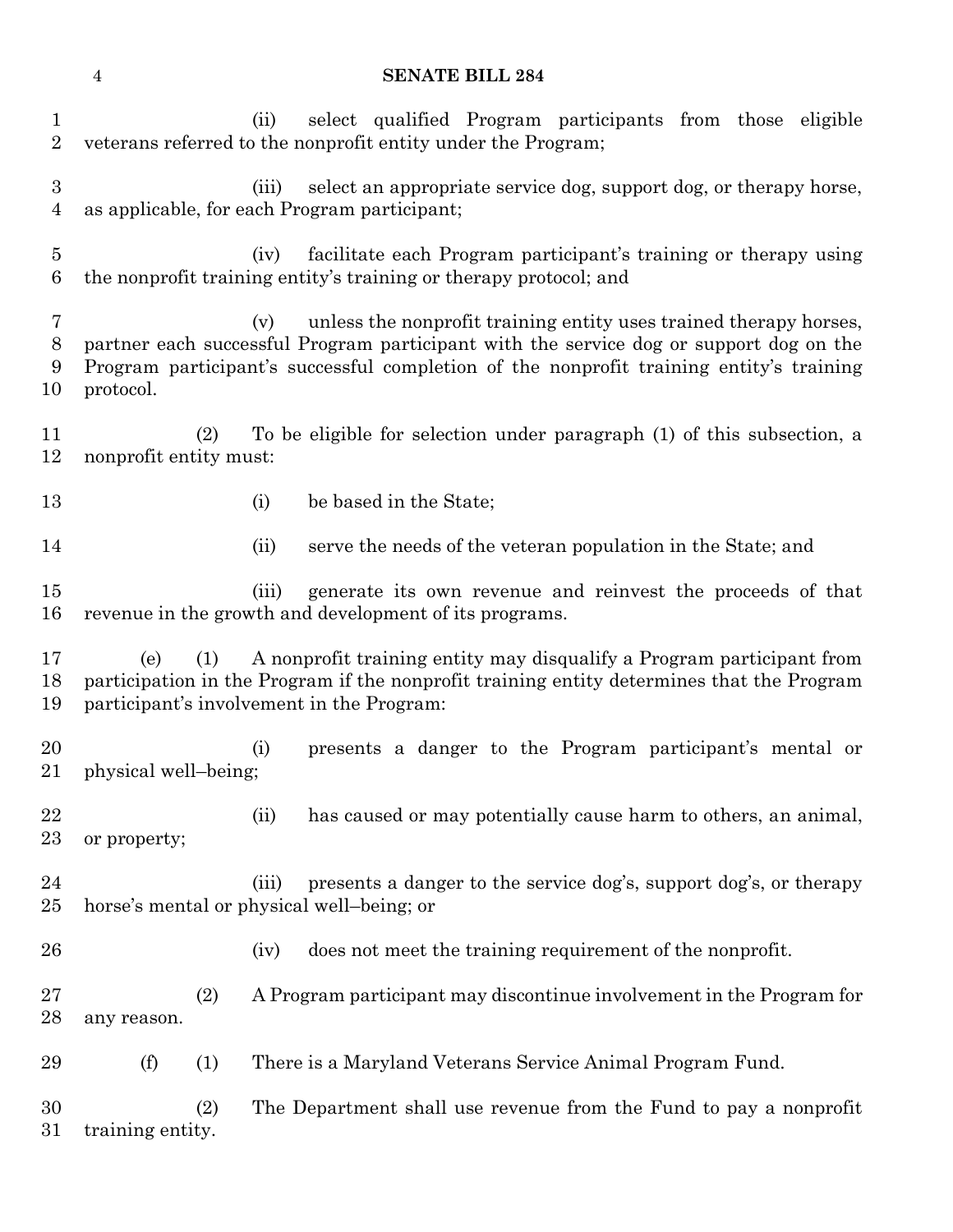## **SENATE BILL 284** 5

| $\mathbf{1}$                       | (3)                                                                                                                                                                                                                                                                                                       |       | Revenue from the Fund may be used only to pay:                                                                                                            |  |  |
|------------------------------------|-----------------------------------------------------------------------------------------------------------------------------------------------------------------------------------------------------------------------------------------------------------------------------------------------------------|-------|-----------------------------------------------------------------------------------------------------------------------------------------------------------|--|--|
| $\overline{2}$                     |                                                                                                                                                                                                                                                                                                           | (i)   | a nonprofit training entity; and                                                                                                                          |  |  |
| 3                                  |                                                                                                                                                                                                                                                                                                           | (ii)  | administrative costs of the Program.                                                                                                                      |  |  |
| 4                                  | (4)                                                                                                                                                                                                                                                                                                       |       | The Secretary, or the Secretary's designee, shall administer the Fund.                                                                                    |  |  |
| $\overline{5}$<br>$\boldsymbol{6}$ | (5)                                                                                                                                                                                                                                                                                                       | (i)   | The Fund is a special, nonlapsing fund that is not subject to $\S$<br>7-302 of the State Finance and Procurement Article.                                 |  |  |
| 7<br>8                             | Comptroller shall account for the Fund.                                                                                                                                                                                                                                                                   | (ii)  | The State Treasurer shall hold the Fund separately, and the                                                                                               |  |  |
| 9                                  | (6)                                                                                                                                                                                                                                                                                                       |       | The Fund consists of:                                                                                                                                     |  |  |
| 10<br>11                           | the Program;                                                                                                                                                                                                                                                                                              | (i)   | revenue collected by the Department in the form of donations to                                                                                           |  |  |
| 12                                 |                                                                                                                                                                                                                                                                                                           | (ii)  | money appropriated in the State budget to the Fund; and                                                                                                   |  |  |
| 13<br>14                           | of the Fund.                                                                                                                                                                                                                                                                                              | (iii) | any other money from any other source accepted for the benefit                                                                                            |  |  |
| 15<br>16                           | (7)                                                                                                                                                                                                                                                                                                       |       | The State Treasurer shall invest the money of the Fund in the same<br>manner as other State money may be invested.                                        |  |  |
| 17<br>18                           | (8)<br>of the State.                                                                                                                                                                                                                                                                                      |       | Any interest earnings of the Fund shall be credited to the General Fund                                                                                   |  |  |
| 19<br>20                           | (9)<br>State budget.                                                                                                                                                                                                                                                                                      |       | Expenditures from the Fund may be made only in accordance with the                                                                                        |  |  |
| 21<br>22                           | (10)                                                                                                                                                                                                                                                                                                      |       | Money expended from the Fund is supplemental to and is not intended<br>to take the place of funding that otherwise would be appropriated for the Program. |  |  |
| 23<br>24                           | (1)<br>(g)                                                                                                                                                                                                                                                                                                |       | For the purpose of implementing this section, the Department may<br>accept gifts or grants for donation to the Fund.                                      |  |  |
| 25<br>26<br>27<br>28               | On or before October 1, 2018, and each October 1 thereafter, the<br>(2)<br>Department shall post and maintain on its website a list containing the names of all<br>persons who have donated to the Fund in the previous year and have authorized the<br>Department to publish their names on its website. |       |                                                                                                                                                           |  |  |
| 29<br>30                           | The Department shall adopt regulations to implement this section, including<br>(h)<br>regulations establishing procedures for the Department to:                                                                                                                                                          |       |                                                                                                                                                           |  |  |